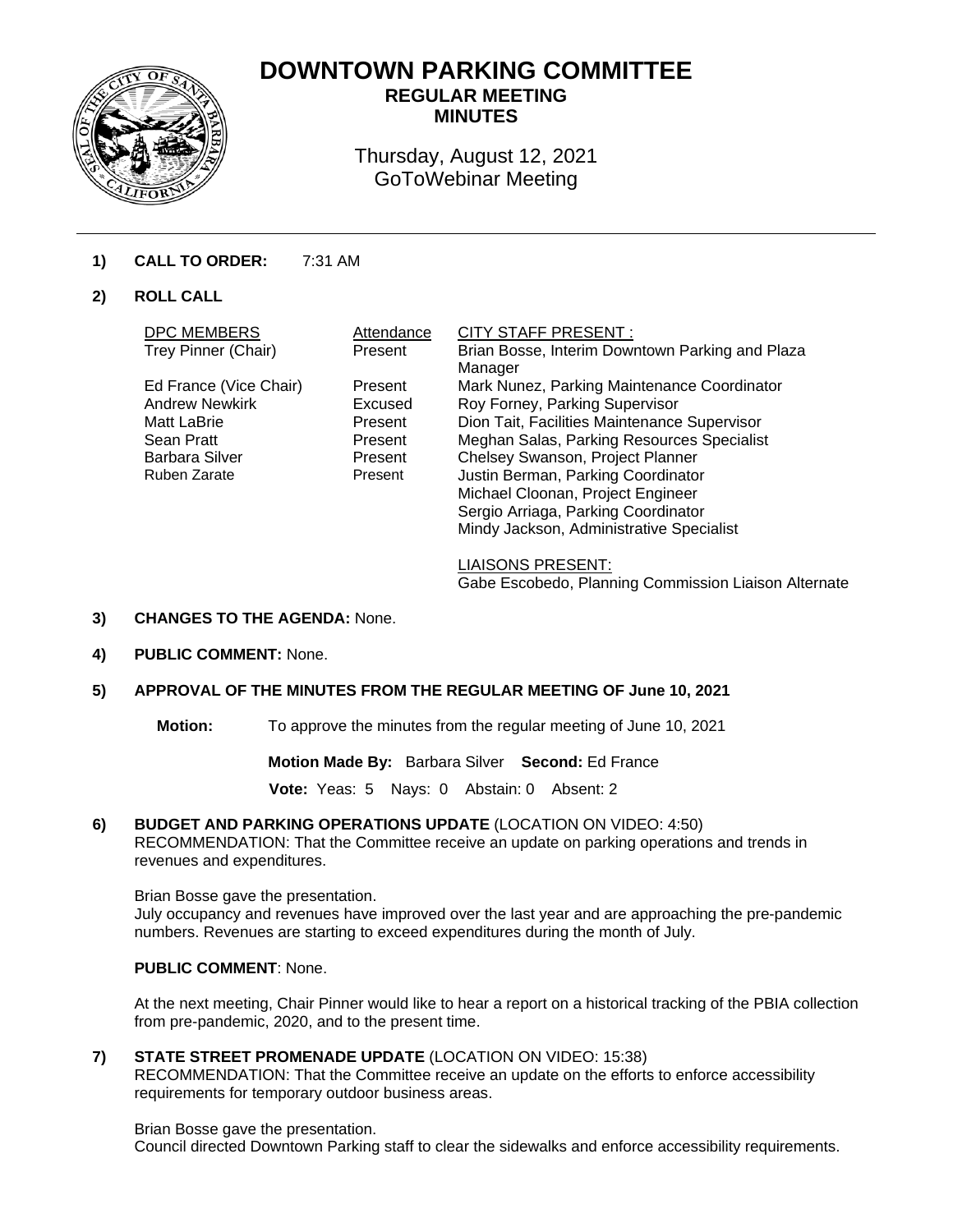Outreach and notifications were sent out to businesses with July 9 being given as the deadline to clear sidewalks. By July 12, only those businesses with an outdoor dining license agreement, prior to the pandemic, will be allowed to use the sidewalks for dining.

An overview of The Outdoor Dining License Program was given:

Goal is to ensure accessibility Review Process:

• Application

- Layout and configuration
- Design Standards

Fees are waived during the Emergency Economic Recovery Ordinance The process for enforcement was presented and an example of a Correction (warning) Notice was shown.

Status of enforcement:

- 162 Businesses were inspected
- 67 correction notices were issued
- Approximately 7 businesses remain in violation

Chair Pinner asked about liability with the outdoor dining and Mr. Bosse stated that the license agreement would place liability on the business.

Mr. Bosse said that enforcement will now be seen as a maintenance effort with ongoing inspections and monitoring.

Committee Member Silver asked how many businesses have outdoor dining licenses. Mr. Bosse stated that 39 businesses had outdoor dining license agreements pre-pandemic. He also said that not all businesses will be able to meet the layout and configuration requirements to obtain a license. An outdoor dining space will have to have a hard boarder that delineates the space. The Downtown Parking office can be contacted by businesses if there are any questions or issues.

Parklet guidelines can be found on the City's Downtown Parking website. The Downtown Ambassadors alert staff to any issues that they may observe, but they are not part of the enforcement team. The goal is to educate to avoid having to give citations.

Vice Chair France commented on the amount of space that has been created for outdoor dining with the use of parklets and thanked staff for their efforts and coordination to make this all happen.

Vice Chair France spoke about the issue of converting from a corridor to a promenade and the conflicts that need to be addressed between bikes and multiple users (eg. 500 block of State Street). He said that a lot of this will be taken on by the State Street Master Plan process but he would love it if Downtown Parking, in coordination with Transportation and Public Works staff, go back and look at the 500 block workaround

#### **PUBLIC COMMENT:** None.

# **8) PARKING AUTOMATION UPDATE** (LOCATION ON VIDEO: 50:40)

RECOMMENDATION: That the Committee receive an update on the City's efforts to automate operation of downtown parking lots.

Roy Forney gave the presentation.

(Committee Member LaBrie joined the meeting during this item.)

Infrastructure work taking place with conduit installation at Lots 11 and 12 in August with the License Plate Recognition testing period starting in late September.

Finalizing the software integration of the SWEB mobile payment in September, followed by a testing period. Automating secondary exits at Lots 2, 5, 9, & 10 will begin in September. For right now it is Credit Cards, Permits, and Free Tickets only.

There was discussion regarding troubleshooting when/if card readers don't work.